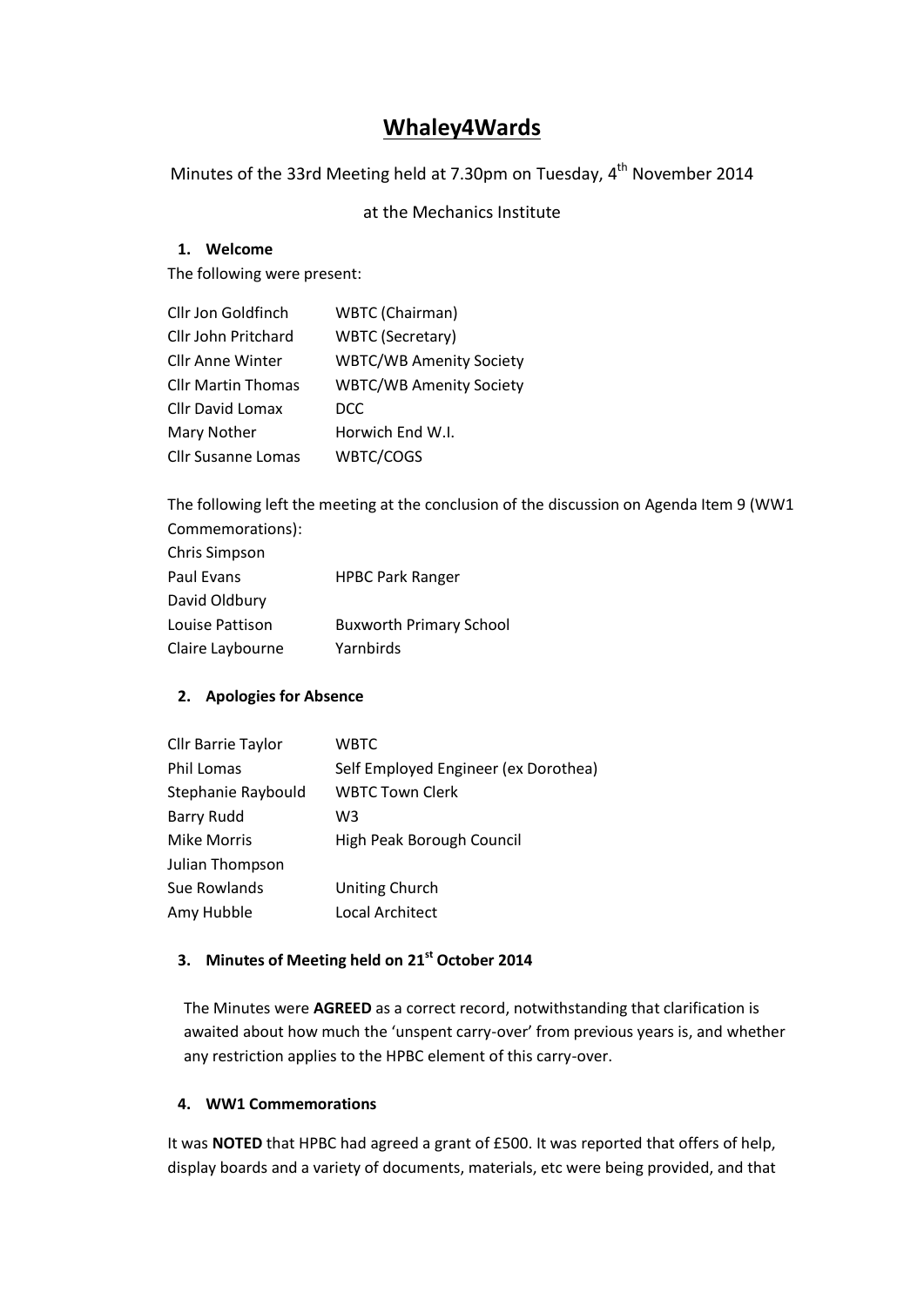publicity was being organised. Interested parties would hold further meetings to plan details and to progress everything. Materials, display boards, etc would be assembled at the Uniting Church from 4pm on Thursday,  $20<sup>th</sup>$  November.

### **5. Regeneration Grant Financial Update**

Members were reminded that the grant should be spent **BEFORE** the end of March 2015, and that HPBC has asked for early notification if this does not appear to be achieved to allow re-allocation budget to support business and regeneration within the district. In a letter of 01/05/2014, HPBC states that 'we are not proposing to allow 'rollforward' of any underspent grant unless there are exceptional circumstances'.

### **6. Actions Roundup and Next Steps**

### **Christmas Trees:** It was **AGREED** that:

- each shop with an existing bracket should be provided with a small Christmas tree and lights for the 'shop front Christmas Tree display'. The approximate total cost would be £1,980 (ie 60 trees at £33 each) and £360 (36 lights at £10 each) plus the cost of erection and dismantling

- a new set of lights should be purchased for the main Christmas tree, which was to be erected adjacent to the Jodrell Arms, but if there was insufficient time to do this for Christmas 2014 then a new set should be purchased in January for use in 2015.

## **7. Village Entrance Signs**

**Whaley Bridge area:** It was REPORTED that Phil Lomas issued Leander a 'For Construction' drawing on 28<sup>th</sup> October for the four signs, for which Conditional Approval was granted by HPBC on 1st September 2014 for the planning application (**HPK/2014/0282**) for Advertisement Consent.

 **Bridgemont and Furness Vale Area:** It was **AGREED** the cost of signs be approved in principle, that Cllr Lomas would take photographs, and that the Town Clerk would be asked to submit a Planning Application.

## **8. Linear Park and Shallcross Incline Interpretation Panels**

Cllr Thomas reported that he had spoken with a Paul Barton (a graphic designer in Chinley) concerning the cost of Interpretation Boards.

## **9. Other Future Projects**

**Old Railway Bridge at Tom Brad's Croft:** Cllr Lomax has arranged a site meeting on 11<sup>th</sup> November with Mr Andrew Stokes, (an Executive Director at High Peak Borough Council, who has overall responsibility for issues within Whaley Bridge ward) and with Cllr Pritchard. The tour of the ward will look at a dangerous hole on this footway and other matters across the ward.